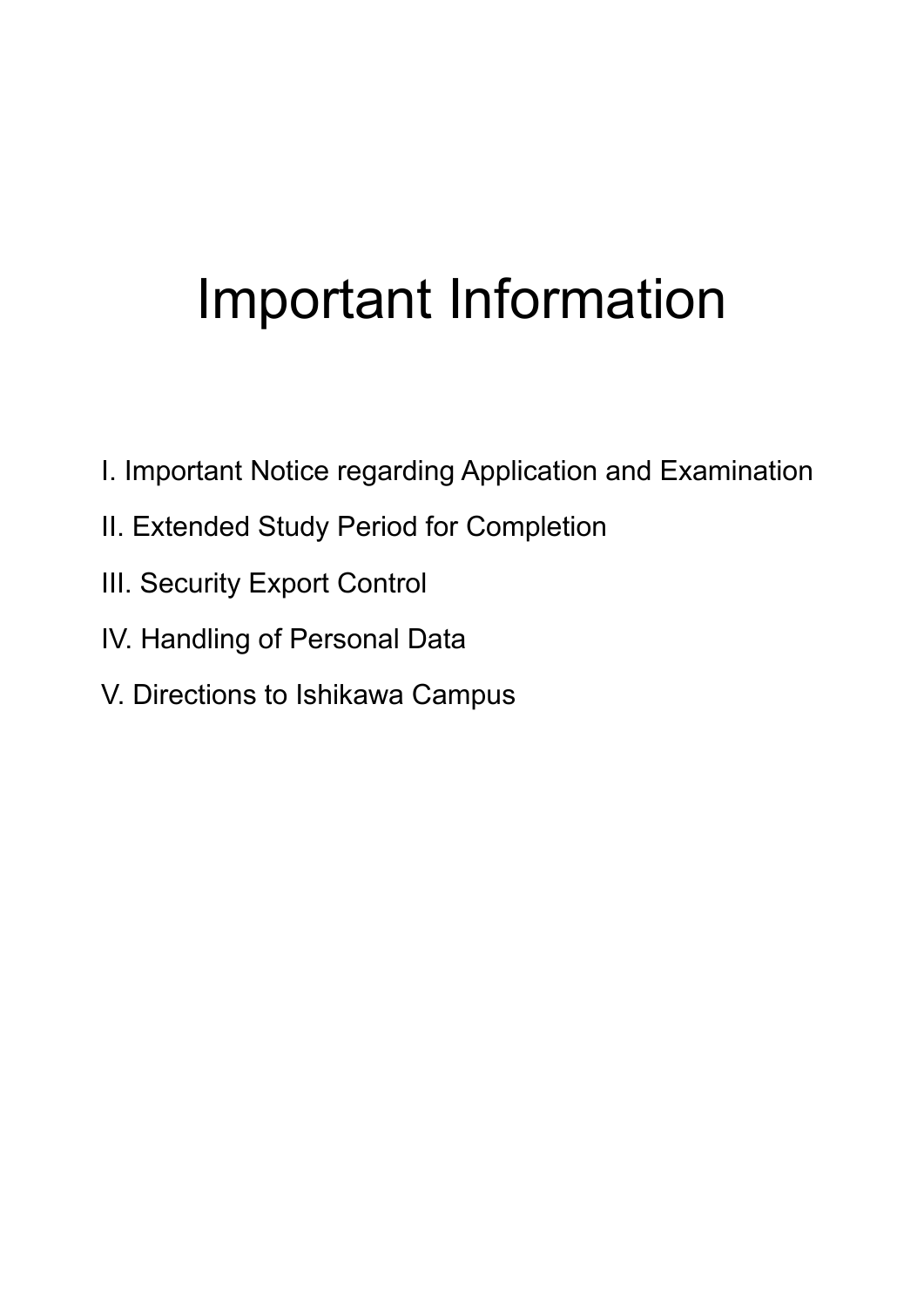## Important Information

Note: Please read this chapter thoroughly as well as the guide for each examination. If there are any corrections or additions to this booklet, we will update them on our website.

#### I. Important Notice regarding Application and Examination

- Applicants are not allowed to apply for other examinations conducted by JAIST until they receive the result of an examination.
- Application documents which are incomplete will be rejected. Modification of submitted application documents is not permitted. Documents will not be returned to applicants.
- Only applicants should fill in the application documents except for certificates or letters of recommendation. If it is discovered that an applicant has made false statements or has neglected matters to be stated on application documents, the admission may be revoked even after enrollment.
- Applicants who have not obtained his/her master's degree from their university and submit proof of expected master's degree at the time of application must submit their proof of master's degree after conferring. If they do not submit the proof of master's degree by the specified date, their admission may be revoked even after enrollment.
- In principle, the screening fee is non-refundable. However, the fee will be refundable in the following three cases. If it is the case for you, please contact the Admissions Section by the end of the month of enrollment.
	- $\triangleright$  In the case applicants have paid the screening fee without submitting the application documents.
	- $\triangleright$  In the case applicants have paid the screening fee, however, the application was rejected by JAIST.
	- $\triangleright$  In the case applicants have paid the fee twice by mistake.
- If JAIST determines that any unfair or fraudulent acts (impersonation, cheating, receiving assistance from others, etc.), recording of an examination or any other similar acts have been committed during an examination, the examination or the results may be cancelled. If it was found after admission decisions have been made, admission to JAIST may be revoked. Your documents and examination fee will not be returned in this case.
- Successful applicants cannot defer enrollment to a later semester or year. Applicants must do the same application procedure for each examination they apply for.
- Students who enrolled in JAIST based on this entrance examination are allowed to study only at the Ishikawa campus. Ishikawa campus students are not allowed to study at the Tokyo Satellite.

#### II. Extended Study Period for Completion

The standard periods for completion are two years for a master's degree and three years for a doctoral degree. However, students may be granted extension of their study period as one of the student support services when they face difficulty in completing the degree within the standard study period due to fair reasons related to their work or personal affairs.

Students who wish to extend their study period must contact the Educational Service Section (Email: kyoumu@ml.jaist.ac.jp) for details and apply by the designated deadline below.

- Application deadline
	- $\triangleright$  Successful applicants for the April 2023 admission: Wednesday, March 1, 2023

#### III. Security Export Control

Based on the "Foreign Exchange and Foreign Trade Act", JAIST has established regulations for security export control and conduct the security export control when accepting international students. Please note that this may require you to change your desired education or research.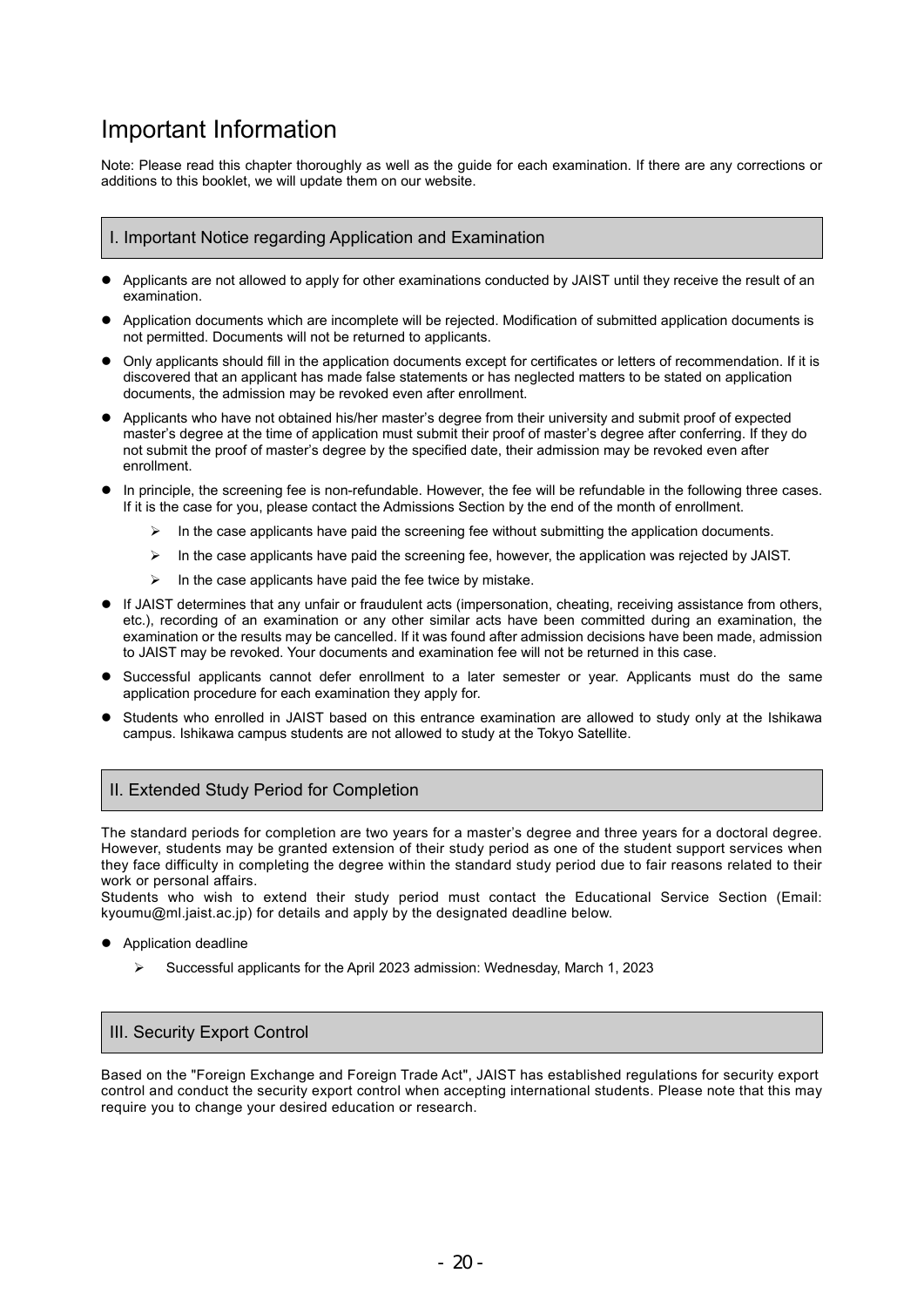### IV. Handling of Personal Data

JAIST has established regulations for personal information management that control and protect personal data properly. Data collected through the application process and the admission procedures will be used for the following purposes and will not be used for any purpose not stated below.

- Entrance examination and admission procedures
- Registration and advising after enrollment
- Support for students such as in reduction of entrance fee and tuition or in application for scholarships
- Payments of entrance fee, tuition and housing fees
- Data analysis
- Support for alumni activities (including providing personal data to JAIST Alumni Association in support of their activities) \*only for those who are enrolled
- Other administrative tasks